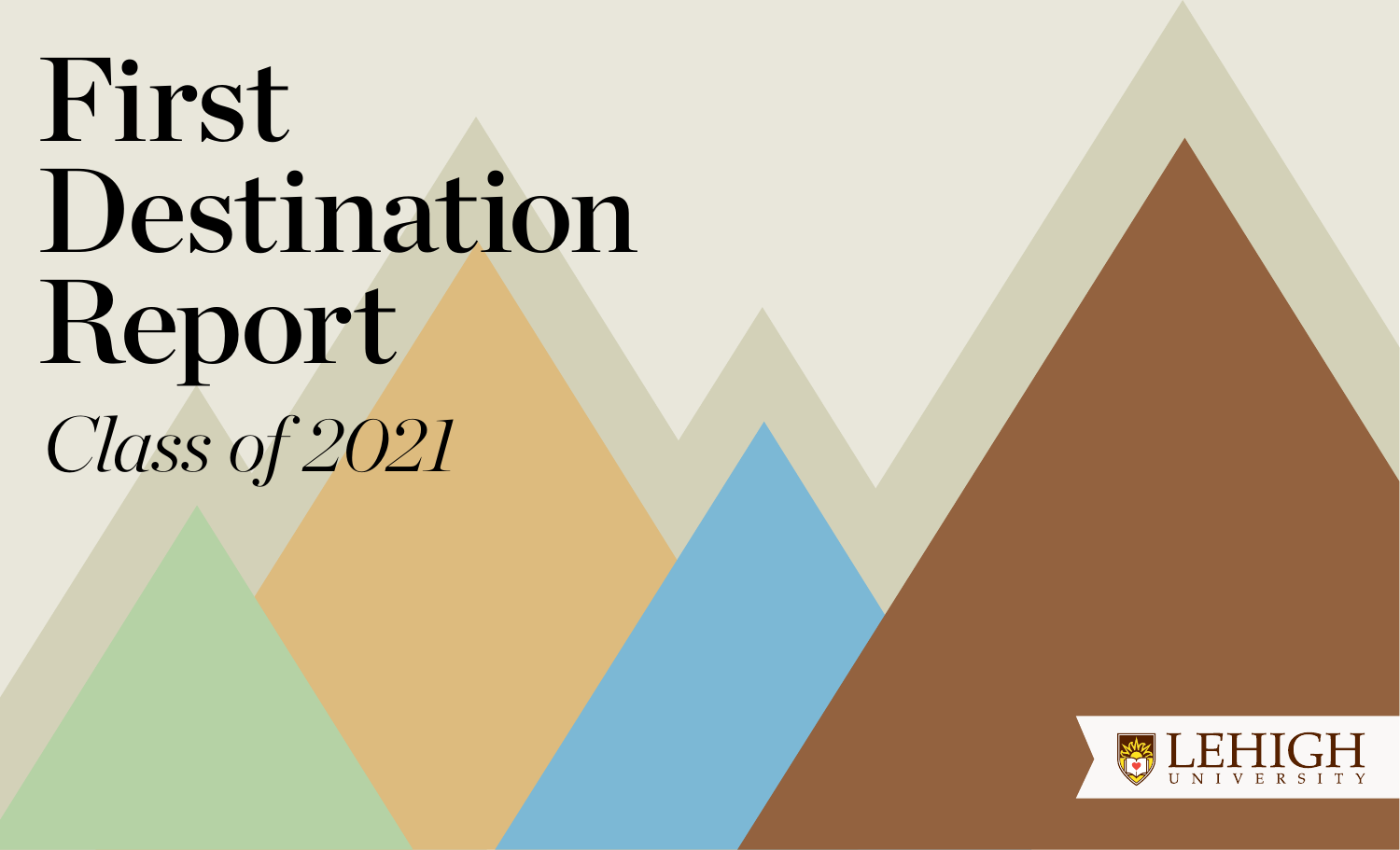#### **The Center for Career & Professional Development**

#### **Career Learning Cycle**

The mission of Lehigh's Center for Career & Professional Development is to provide career education and connections that support student success. We fulfill this mission with a focus on students and their unique needs. Utilizing a blended learning approach, we deliver career education through career coaching, learning labs, workshops, classroom presentations, online tools and high-impact experiential learning opportunities to enhance student development.

Our team is aligned with the undergraduate colleges to deliver customized career education and connections. We develop opportunities for students to connect with employer partners and alumni through externships, internships, on-campus interviews, career expos and more.

CCPD uses a four-year learning cycle that helps students take charge of their career development. Our career learning cycle is a simple way to help students think about and plan their futures.

# **EXPLORE**

Ask big questions, and explore and participate in activities that will help you develop an understanding of how your strengths, skills, interests and values relate to your choice of a major and career.

#### $\frac{1}{2}$ **DEVELOP SKILLS**

Build effective skills and your personal brand, and develop the tools and strategies needed to secure an internship and full-time position.

## **RANA**

#### **GAIN EXPERIENCE**

Expand your skills and try experiential opportunities such as internships, capstone projects, research, international experiences, entrepreneurial experiences and community service.

### $\begin{array}{c}\n\nwarrow^{\uparrow} & \nearrow \\
\nwarrow^{\uparrow} & \downarrow \\
\swarrow^{\downarrow} & \swarrow\n\end{array}$

**BUILD CONNECTIONS AND NETWORK**

Make connections, seek information and advice about career paths, network, and work with the CCPD team to develop a strategy.



**Internships and** 



of our students completed one or more internships or an experiential learning opportunity

#### **BREAKDOWN BY COLLEGE:**

89% College of Arts and Sciences

96% College of Business

98% P.C. Rossin College of Engineering and Applied Science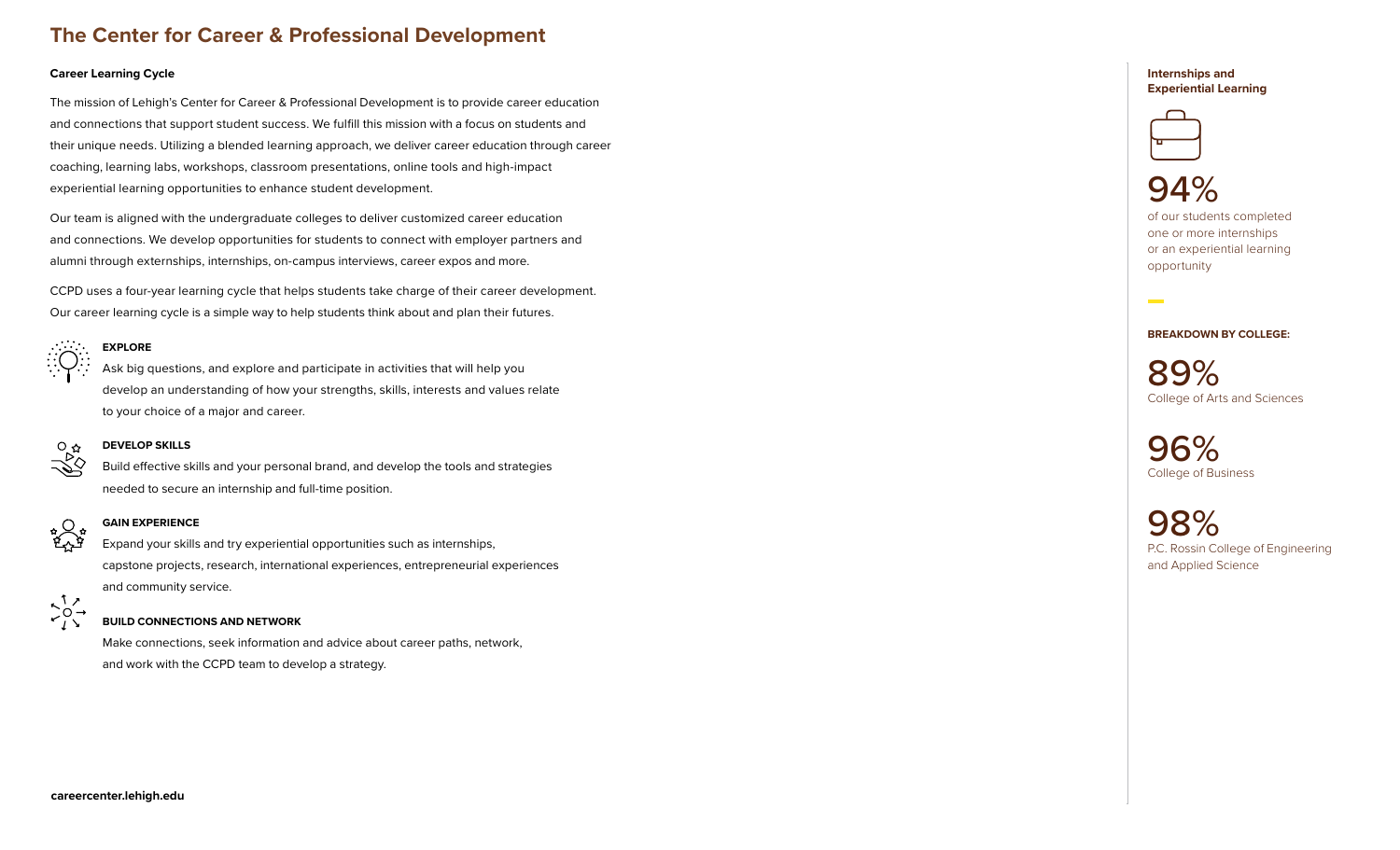# $\ddot{\phantom{0}}$ **Undergraduate Outcomes Summary**

Undergraduate Outcomes Summ of the class of 2021 were employed, continuing education or pursuing military or volunteer Undergraduate Outcomes Summ of graduation









455 unique employers hired Lehigh students



**Contract Contract** 

of our top employers have committed to advance diversity and inclusion within the workplace through the CEO Action Pledge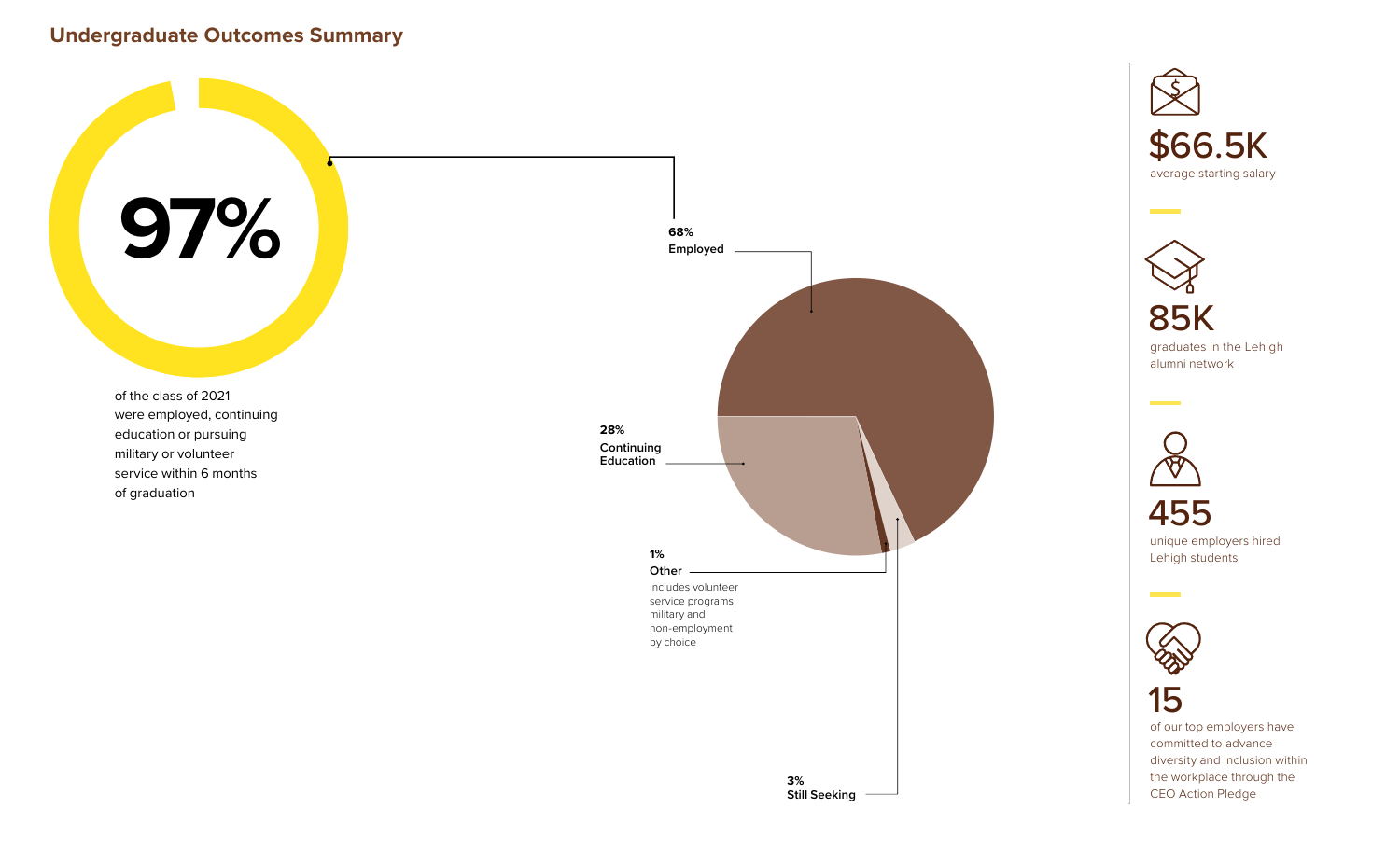#### **College of Arts and Sciences**

**Undergraduate Outcomes** 



#### **College of Business**

**97%** 

were employed, continuing education or pursuing military or volunteer service

**Undergraduate Outcomes** 

**Other**

**3% Still Seeking**

#### **P.C. Rossin College of Engineering and Applied Science**

**Undergraduate Outcomes** 



Materials Science & Engineering **\$67,391** Mechanical Engineering **\$68,004**

**INTERCOLLEGIATE INTERDISCIPLINARY PROGRAMS:** Computer Science & Business (CSB) **\$86,244**

Integrated Business & Engineering (IBE) **\$75,073**

Integrated Degree in Engineering, Arts & Sciences (IDEAS) **\$62,044**

| <b>Top Employers</b>                                                                                               |                                                                                                                         |                                                                                                                                                  | <b>Top Employers</b>                                                                  |                                                                      | * Recognized on the DiversityInc Top 50 Companies | <b>Top Employers</b>                                             |                                                                                                                    | * Recognized on the DiversityInc Top 50 Companies      |
|--------------------------------------------------------------------------------------------------------------------|-------------------------------------------------------------------------------------------------------------------------|--------------------------------------------------------------------------------------------------------------------------------------------------|---------------------------------------------------------------------------------------|----------------------------------------------------------------------|---------------------------------------------------|------------------------------------------------------------------|--------------------------------------------------------------------------------------------------------------------|--------------------------------------------------------|
| AlphaSights<br>Brigham and<br>Women's Hospital<br>City Year<br>Columbia University Irving<br><b>Medical Center</b> | <b>Fast Enterprises</b><br><b>Goldman Sachs</b><br><b>IBM</b><br>Icahn School of Medicine<br>at Mount Sinai<br>KIPP NYC | <b>Massachusetts General</b><br>Hospital<br><b>Memorial Sloan Kettering</b><br><b>Cancer Center</b><br>National Institutes of Health<br>Vanguard | Accenture<br>Amazon<br><b>Bank of America</b><br>Merrill Lynch<br><b>BASF</b><br>Citi | Crowe<br>Deloitte<br>EY<br><b>Goldman Sachs</b><br>Johnson & Johnson | <b>KPMG</b><br>Prudential<br>PwC<br>Vanguard      | Accenture <sup>*</sup><br>Amazon<br>Citi<br>EY<br>Globus Medical | Kiewit<br>KPMG <sup>*</sup><br>Langan Engineering and<br><b>Environmental Services</b><br>Lockheed Martin<br>Merck | <b>MPR Associates</b><br><b>PPL</b><br>PwC<br>Vanquard |
|                                                                                                                    |                                                                                                                         | Weill Cornell Medicine                                                                                                                           |                                                                                       | J.P. Morgan                                                          |                                                   | Goldman Sachs                                                    |                                                                                                                    |                                                        |

**Employed 1%**

**15% Continuing Education**

| <b>Average Starting Salary: \$56,753</b> |  |  |
|------------------------------------------|--|--|
|                                          |  |  |

| BY FIELD OF STUDY: |
|--------------------|
| Humanities         |
| \$55,663           |
| Math & Natural     |
| Sciences           |
| \$47.320           |

Social Sciences **\$61,629**

| 556,753 ٪                                                              | <b>Top Industries</b>                       |
|------------------------------------------------------------------------|---------------------------------------------|
| <b>INTERCOLLEGIATE</b><br><b>INTERDISCIPLINARY</b><br><b>PROGRAM:</b>  | Healthcare<br>12%                           |
| <b>Integrated Degree</b><br>in Engineering, Arts<br>& Sciences (IDEAS) | <b>Financial Services</b><br>8%             |
| \$62,044                                                               | <b>Marketing &amp; Advertising</b><br>6%    |
|                                                                        | <b>Computer Software</b><br>5%              |
|                                                                        | Research<br>5%                              |
|                                                                        | <b>Information Technology</b><br>& Services |

Management Consulting 4%

| <b>Top Industries</b> | <b>Average Starting Salary: \$68,351</b> | <b>Top Industries</b>                              |                            |
|-----------------------|------------------------------------------|----------------------------------------------------|----------------------------|
| Healthcare            |                                          |                                                    | <b>Financial Service</b>   |
| 12%                   | <b>BY FIELD OF STUDY:</b><br>Accounting  | <b>INTERCOLLEGIATE</b><br><b>INTERDISCIPLINARY</b> | 21%                        |
| inancial Services     | \$67,100                                 | <b>PROGRAMS:</b>                                   | Accounting                 |
|                       |                                          | Computer Science                                   |                            |
| 8%                    | <b>Business Information</b>              | & Business (CSB)                                   | 18%                        |
|                       | Systems                                  | \$86.244                                           |                            |
| keting & Advertising  | \$67,525                                 | <b>Integrated Business</b>                         | <b>Management Consu</b>    |
| 6%                    | Economics                                | & Engineering (IBE)                                | 13%                        |
|                       | \$55.333                                 | \$75,073                                           |                            |
| omputer Software      | Finance                                  |                                                    | Computer Softwa            |
| 5%                    | \$69,718                                 |                                                    | 5%                         |
|                       |                                          |                                                    |                            |
|                       | Management                               |                                                    |                            |
| Research              | \$65,727                                 |                                                    | Internet                   |
| 5%                    | Marketing                                |                                                    | 4%                         |
|                       | \$51,285                                 |                                                    |                            |
| rmation Technology    | Supply Chain                             |                                                    | <b>Information Technol</b> |
| & Services            | Management                               |                                                    | & Services                 |
| 4%                    | \$53,500                                 |                                                    | 3%                         |
|                       |                                          |                                                    |                            |
| agement Consulting    |                                          |                                                    | Marketing & Adverti        |

| <b>Top Industries</b>                             |  |
|---------------------------------------------------|--|
| <b>Financial Services</b><br>21%                  |  |
| Accounting<br>18%                                 |  |
| <b>Management Consulting</b><br>13%               |  |
| <b>Computer Software</b><br>5%                    |  |
| Internet<br>4%                                    |  |
| <b>Information Technology</b><br>& Services<br>3% |  |
| <b>Marketing &amp; Advertising</b><br>3%          |  |

**81%**

|  | <b>Average Starting Salary: \$72,024</b> |
|--|------------------------------------------|
|  |                                          |

**BY FIELD OF STUDY:** Bioengineering

**\$68,889** Chemical Engineering **\$75,563**

Civil Engineering **\$66,558** Computer Engineering

**\$82,025** Computer Science

**\$92,820** Electrical Engineering

**\$76,184** Environmental

Engineering **\$61,001**

Industrial & Systems Engineering **\$65,105**

**Top Industries** Financial Services

10%

Construction 9%

Management Consulting 8%

Computer Software 7%

Defense & Space

7%

Civil Engineering 6%

Pharmaceuticals 6%